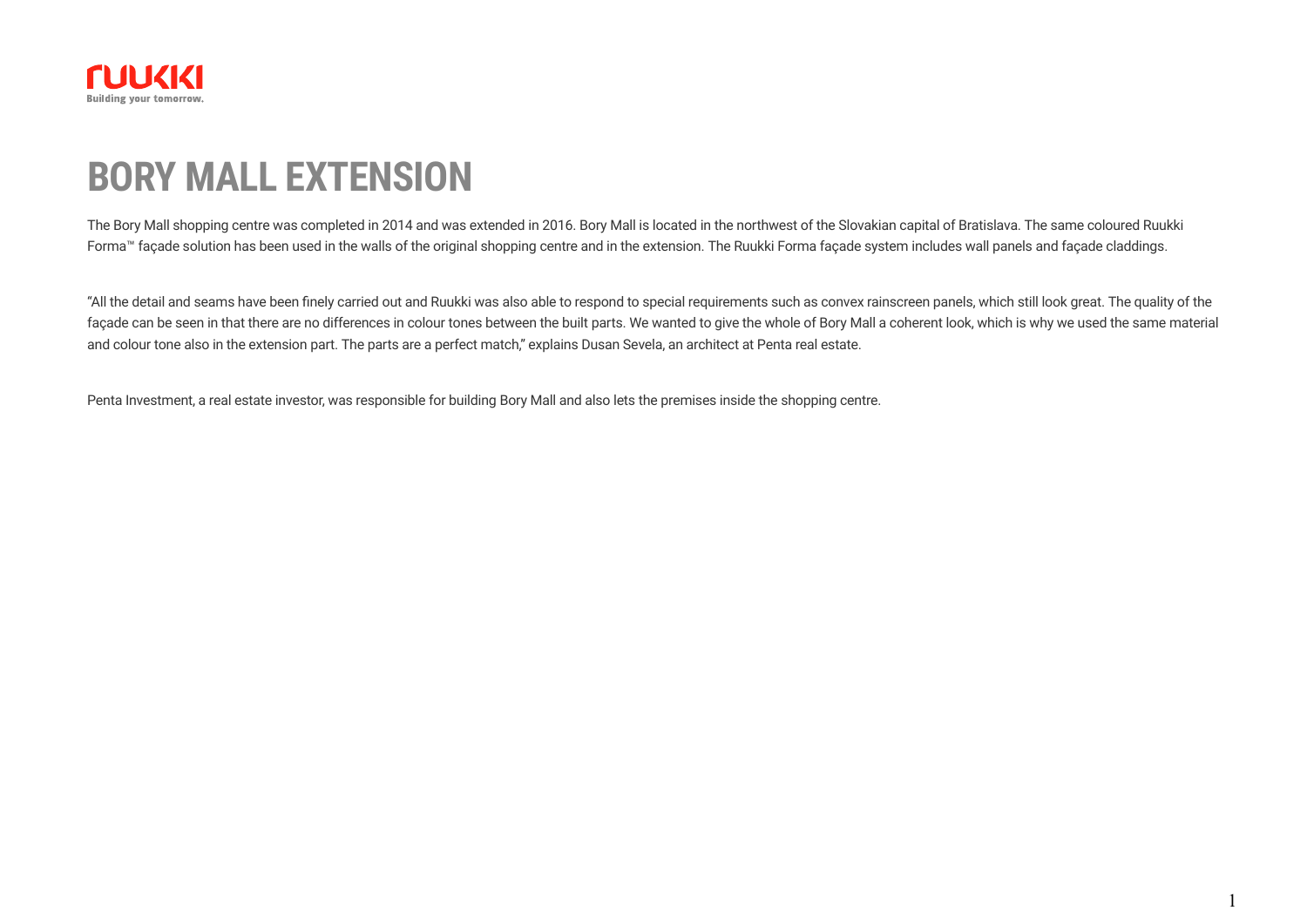

Bory Mall

**Ruukki's delivery: 2016 Partners**

 $\rightarrow$  Ruukki Forma –facade solution

> Investor: Penta Invest